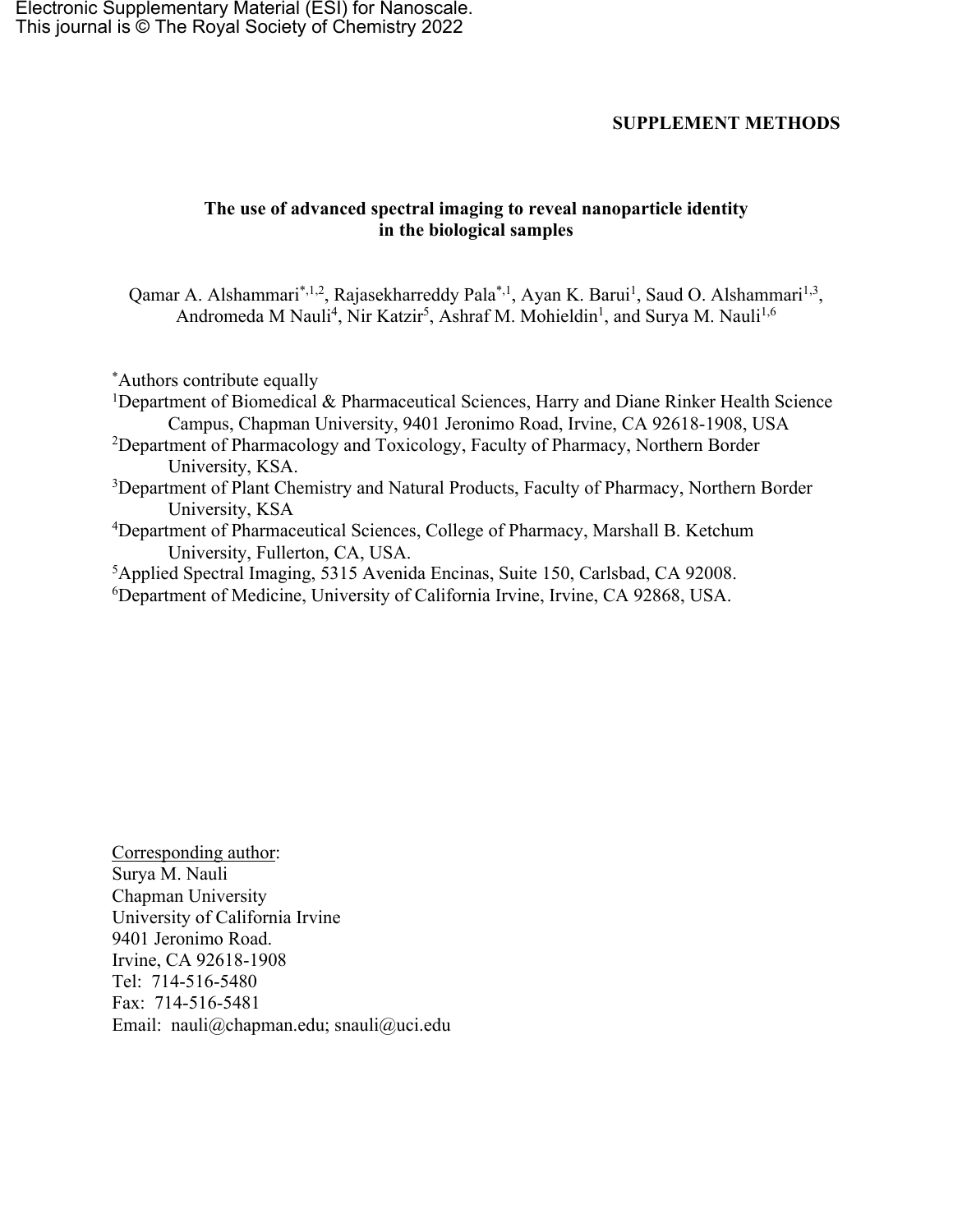## **Materials and Methods**

**Materials.** LL-CPK1 (ATCC® CL101.1TM) porcine renal epithelial cells from proximal tubule were purchased from American Type Culture Collection (ATCC; Manassas, VA). Trypsin, penicillin-streptomycin solution (lot# 04619001), phosphate-buffered saline (PBS; lot# 05319001), and Dulbecco's Modified Eagle Medium (DMEM) (lot# 20818006) were purchased from Corning (Manassas, VA). Fetal bovine serum (FBS) was obtained from Seradigm (Logan, UT), paraformaldehyde (PFA) from Electron Microscopy Services (Hatfield, PA), Mounting Media HistoChoice® from Amresco, lysis buffer from Thermo scientific (Rockford, IL), protease inhibitor cocktail from Roche (Mannheim, Germany), Nitric Acid TraceMetal Grade (lot# 1119040) and Hydrochloric Acid TraceMetal Grade (lot# 4119080) from Fisher Scientific (Fair Lawn, NJ 07410), and Silver Staining Kit from Invitrogen (Cat no. LC6070).

**Cell culture.** LL-CPK1 cells were cultured to a confluent monolayer in DMEM supplemented with 10% FBS and 1% penicillin-streptomycin at  $37^{\circ}$ C in  $5\%$  CO<sub>2</sub> and 95% humidity. Cells were trypsinized (using a 0.05% solution of trypsin) regularly for passage when 70-90% confluence was reached. For our experiments, cells were cultured to reach confluence before treatment with vehicle or different types of NPs.

**Synthesis of Ag-NPs and Au-NPs.** For the synthesis of Ag(s)-NPs, silver nitrate (AgNO<sub>3</sub>) and for gold nanoparticles (Au-NPs), chloroauric acid (HAuCl<sub>4</sub>) were purchased from Millipore-Sigma, USA and was used without further purification. Ag and Au-NPs synthesis were carried out by taking 5 mL of betel leaf broth (*Piper betle* L.) and adding 90 mL of 1 × 10−3 M aqueous AgNO3 and HAuCl4 solutions individually at room temperature, followed by exposing the reaction mixtures to direct sunlight irradiation at Chapman University School of Pharmacy, CA, USA (latitude 33°N) in June 2019 from the time period between 11:00 a.m. and 2:00 p.m. under clear sky conditions with different time periods ranging from 5 min to 1 h. The Ag and Au-NPs colloidal solutions thus obtained were purified by repeated centrifugation (by using a Thermofisher ultra microcentrifuge) at 20,000 rpm for 10 min followed by redispersion of the pellets of Ag and Au-NPs into 20 mL of ultrapure water. To further purify the NPs, the centrifuging and redispersion process was repeated for five times. The bio-reduction of the Ag and Au ions in solutions were monitored by periodic sampling of aliquots of the reaction mixtures and measuring the UV–vis spectrum of the solutions individually. Silver nanoparticles (no-shell) were also synthesized by chemical methods in order to compare with silver (core-shell NPs). Briefly, Ag NPs (no-shell) were prepared by reducing 180 mL of AgNO<sub>3</sub> ( $1\times10^{-3}$  M) using 20 mL of NaBH<sub>4</sub> (0.04 mg/mL). The loose dark pellet was collected from chemically synthesizing Ag NPs through centrifugation at 20,000 rpm at 26 °C for 20 min in a Thermo ultra-microcentrifuge. The chemically synthesized Ag NPs were further purified by the centrifuging and redispersion process was repeated for three times.

**UV-VIS Spectrum Detection.** Spectrophotometer (SpectraMax M5 Microplate Reader) was used to read the ultraviolet-visible (UV-VIS). The UV-VIS wavelength of Ag-NP and Au-NP clusters were read at concentrations of 0.025, 0.05, 0.125, 0.25, 0.375, 0.5 mg/mL diluted in deionized water, which was filtered through Milli-Q (MilliporeSigma, Burlington, MA). The wavelength range of 200-800 nm was used to read the UV spectrum for all the chemicals.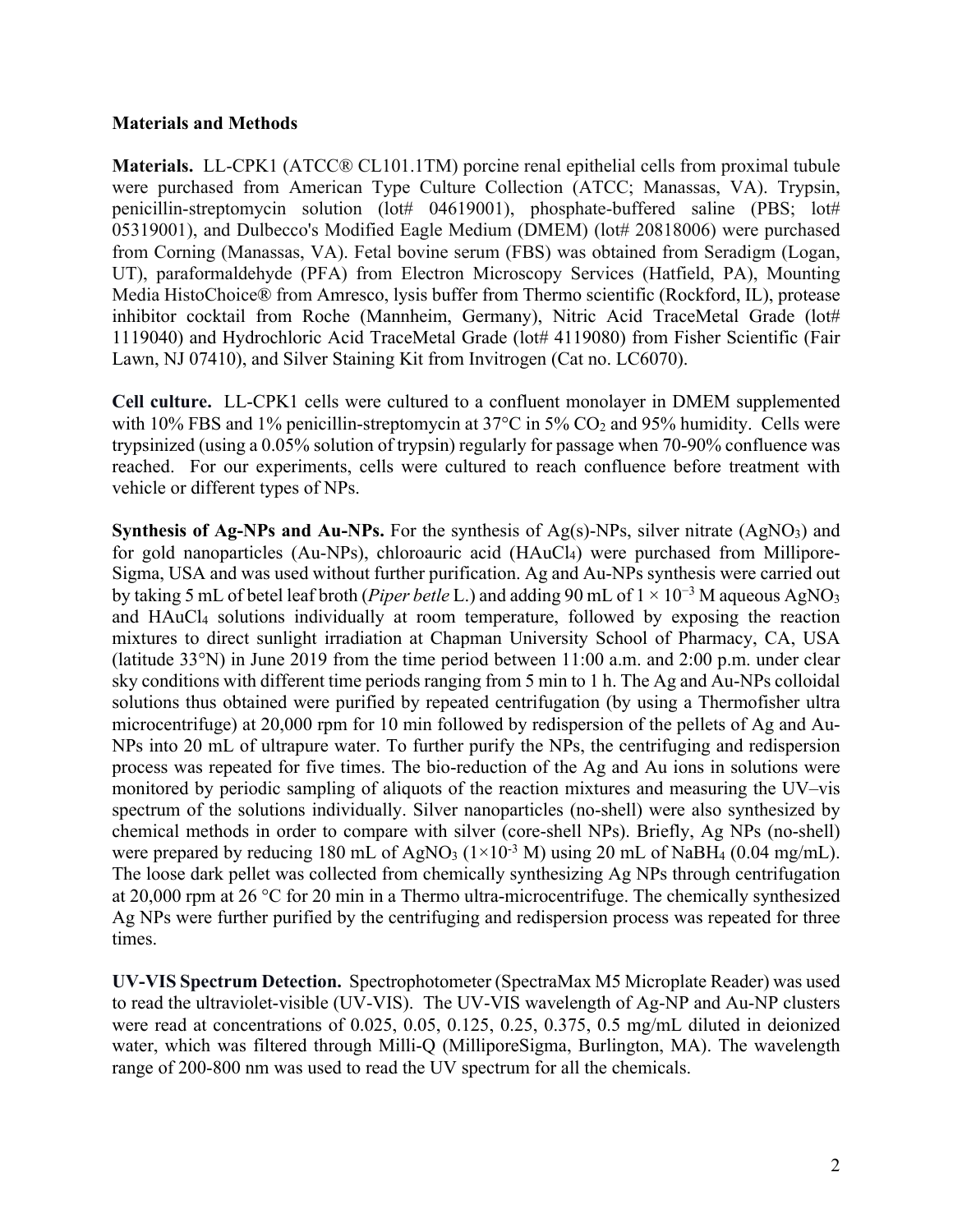**DLS and FTIR.** NP characterizations were carried as previously described<sup>1, 2</sup> (Supp Fig. 3). The DLS study exhibited broad distribution of particles for Au-NPs (100.6±27.0 nm) and Ag(s)-NPs  $(107.7\pm30.3 \text{ nm})$ . This broad distribution of particles is often found for bio-synthesis of nanoparticles using plant extract. On the other hand, comparatively sharp distribution of particles was observed for chemically synthesized Ag-NPs (113.7±15.8 nm). The FTIR spectra revealed some evident peaks of Betel leaf extract at 3271 cm<sup>-1</sup> (O-H stretching of alcohols and N-H stretching of amines), 2919 cm<sup>-1</sup> (H-C-H stretching; aliphatic), 1570 cm<sup>-1</sup> (aromatic C-C=C stretching and N-H bending of amides),  $1379 \text{ cm}^{-1}$  (O-H bending of carboxylic acids), and  $1049$ cm-1 (C-O stretching of esters). Similar peaks were also observed in the FTIR spectra of Au-NPs and Ag(s)-NPs. However, their peaks are slightly shifted in many cases in comparison with that of Betel leaf extract, which might be due to the interaction of nanoparticles with the phytochemicals of Betel leaf extract. The results overall indicate that different polyphenols (O-H stretching; aromatic C-C=C stretching), carboxylic acids (O-H bending) and protein molecules (N-H stretching; N-H bending) present in Betel leaf extract could be adsorbed on the surface of Au-NPs and Ag(s)-NPs during their synthesis, thereby stabilizing those nanoparticles. On the other hand, FTIR spectra of chemically synthesized Ag-NPs revealed peaks at  $3314 \text{ cm}^{-1}$  and  $1636 \text{ cm}^{-1}$  which can be assigned to O-H stretch and H-O-H scissor of water molecules (associated with Ag-NPs), respectively. Evidently, the FTIR spectra of biosynthesized Ag(s)-NPs and chemically synthesized Ag-NPs are completely different.

**Cell Treatment.** Cells were seeded on sterilized 22x22 mm coverslip (Globe Scientific), in 6 wells plate (Greiner bio-one Cellstar®, the total volume of 2 mL at each well) under normal growth conditions until reached 70-80% confluency. The cells then incubated with 100 µL of the selected chemical at different concentrations of NPs for 18 hrs. Then, the cells washed three times by PBS, fixed the cells for 10 min in fixing solution (2.5 mL PFA, 7.5 mL PBS and 0.2 g sucrose) at room temperature. Afterward, the coverslip was placed on the slide that contains 25 µL of Mounting Media overnight at room temperature.

Spectral Imaging. Spectral imaging instrument (Applied Spectral Imaging's GenASIs<sup>™</sup> Hyperspectral Imaging System) and Olympus microscope (Model BX61) were used in this research. Images were manually acquired with 60X magnification objective. Xenon arc lamp was used as our light source in transmission mode through the sample. Contrast was produced through the absorption of light in dense areas of the sample. Ag-NPs and Au-NPs cluster wavelengths were identified by utilizing the brightfield filter. Optical Density (OD) spectra were extracted and used to view and classify spectra.

Our system used a previously described standard microscopy set-up<sup>3</sup>. This set-up was widely available in most laboratories. Hyperspectral system was based on a Sagnac interferometer. The beam splitter split the light originating from the selected area in the sample into two beams. A set of mirrors led the beams down two paths of various lengths. At the end of the paths, the two beams are combined and superimposed on the sensor. The total intensity of these two superimposed beams at each point of the sensor is a function of the spectrum of this point on the sample and the difference in the distance between the two paths. This difference is called the Optical Path Difference (OPD). The intensity of the merged beams is captured by a Charged-Coupled Device (CCD) camera. Each measurement is called a frame, which is a gray level image measured by the CCD camera. To extract a hyperspectral image a set of frames are acquired, each corresponds to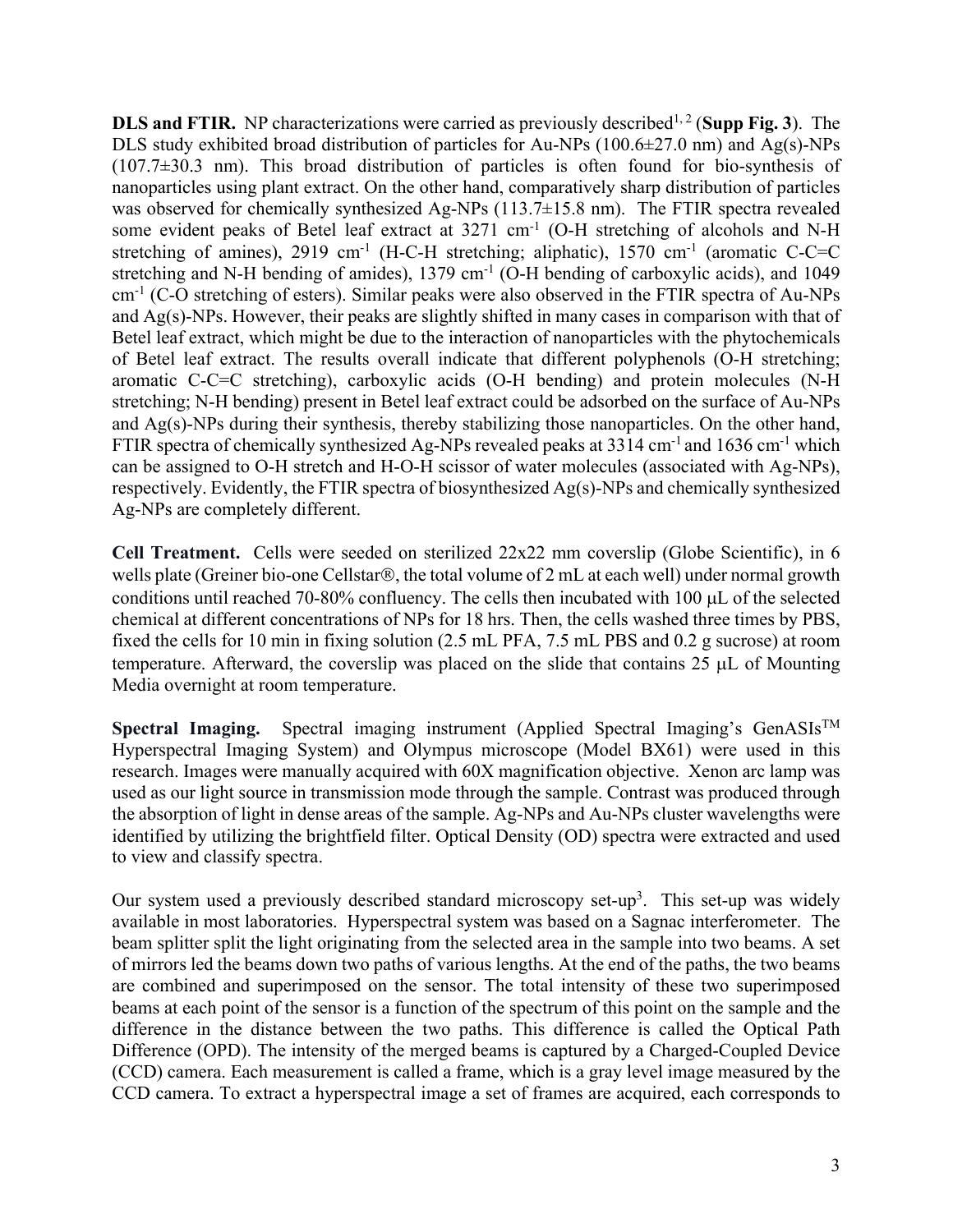slightly different OPD. This process arose simultaneously for all pixels in the image. The vector of intensities at each pixel, collected from the set of images with shifted OPD's, is called an interferogram. The Hyperspectral image is derived by Fourier Transformation of the interferograms of all pixel.

For each NP type, we defined wavelengths, which represent areas that we selected within the image in order to compare their spectra and to build a spectral library after background subtraction. For instance, inside the chemical image, to compare the chemical substance spectrum with the background spectrum, we defined wavelengths in the area that contained NP clusters, and in the area that contains nothing (background). This background wavelength also represented an empty cover treated the same way but without the addition of NPs. We then displayed the two spectra (NPs and background). The NP spectra were obtained by subtracting the background spectra. After that, we saved these NP spectra in libraries for further cell analysis. At least 10 images were captured randomly from the cells that were treated with NPs. Afterward, we analyzed the captured images by using spectral libraries of the NPs and scanned all the areas to obtain the location that only matched with the NP libraries. For the Ag-NPs and Au-NPs samples, we used the brightfield SUN analysis (within the SpectraView software, Applied Spectral Imaging), which performs Spectral UNmixing, separating an image into layers that corresponded to the absorption spectra (libraries). This led us to quantify the amount and pinpoint the location of material according to its absorption spectra.

At a resolution of 9 nm (**Supp Fig. 1**), we were able to collect 45 unique datapoints for each spectrum in each pixel of an image. Each of the datapoint was converted to a binary value, and it thus contained 2 sets of information; wavelength-intensity for a human operator and relativeposition for the computer analysis (**Supp Fig. 2**). To generate self-validation on the analysis, confirmation was acquired among those 45 points; each point self-validated toward the rest of 44 other points. This resulted in 990 unique interactions  $(2C_{45})$ . If this self-validation did not produce a confidence coefficient of 99%, the system will generate the next levels of interactions  $(2C_{990},$  $2C_{489,555}$ ,  $2C_{119,831,804,235}$ , etc.). The analysis was incredible accurate at 99.99% when 10 spectral libraries or more were used.

**Time-lapse imaging.** LLCPK cells were grown on six wells plate and treated with 0.1 mg NPs in 2 mL media. Living cells were imaged using a spectral imaging system, every 20 minutes for 8 hrs.

**Transmission Electron Microscopy.** The cells were treated with Ag-NPs and Au-NPs and incubated for 18 hours. Afterward, the cells were washed three times for 5 minutes with PBS. Then, the cells were trypsinized and fixed for 60 min in primary fixation (2% paraformaldehyde and 2.5% glutaraldehyde in 1% PBS buffer) at room temperature, followed by three washing with PBS. The resulting samples were postfixed with 1% osmium tetroxide for 60 min, followed by three-time washing with buffer and three-time washing with water. Afterward, the cells were dehydrated in a series of alcohol, then embedded in epoxy resin. Ultrathin sections of 120 nm were then stained with uranyl acetate and lead citrate and observed by TEM. The slices were examined under a JEM-2100F transmission microscope (JEOL) and the images were recorded on Gatan Oneview CCD as an image montage with the aid of SerialEM software. For TEM image, the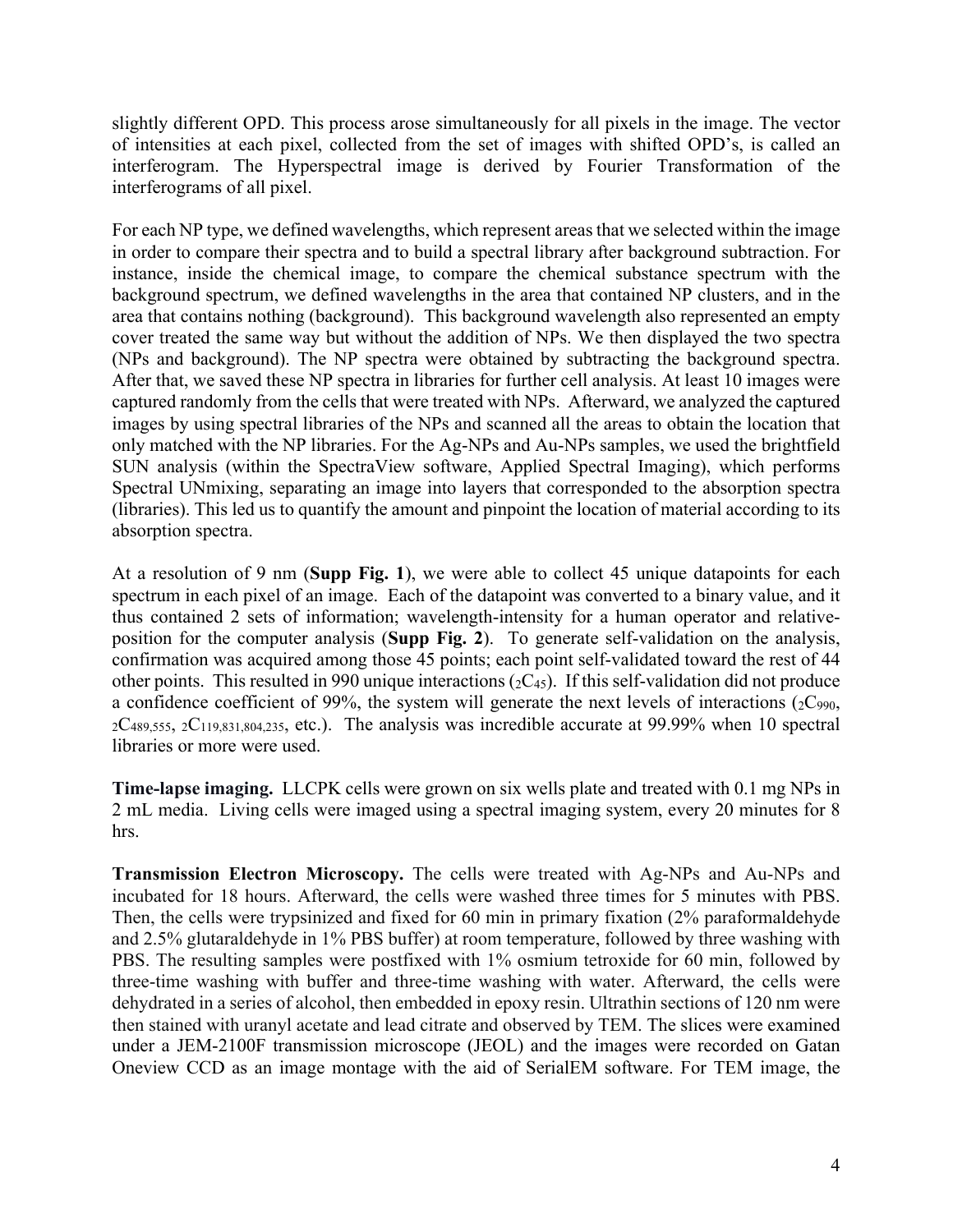microscope was operated at 200kV and the images were taken at a minimum magnification of 10,000.

**Animal Studies.** All animal procedures were performed according to Chapman University Animal Care and Use Committee Guidelines. A total of four groups of mice were injected intravenously with saline solution (vehicle control), Ag(s)-NPs, Ag-NPs or Au-NPs for a total treatment time of 24 hours. The total NPs were injected at 1 mg/kg in 45-days old wild-type C57BL6 Black with averaged body weight of  $27.5\pm2.8$  g. Both male and female mice were used and randomly selected for the treatments. Then, the mice were euthanized to collect liver, kidney, liver, heart, and spleen. Tissues were taken for spectral imaging or ICP-MS analyses.

**ICP-MS measurement.** Approximately 0.1 g of tissue (liver, kidney, heart, and spleen) weighed and added into 5 mL a mixture of concentrated nitric acid  $(HNO<sub>3</sub>)$  and hydrochloric acid  $(HCl)$  (4: 1) in digestion vessels. All the vessels were immediately shaken by hand and covered overnight for pre-dissolution. Afterward, the vessels were placed in oil and heated to about 100 °C for around 3 hours. The Au samples were diluted with  $1\%$  (v/v) HNO3 and  $1\%$  (v/v) HCl; and the Ag and Ag (s) samples with 1% HNO3.

**Measurement with ICP-MS.** All prepared standards and tissue samples were measured by the ICP-MS system (Thermo Scientific iCAP RQ ICP-MS). Quantification was carried out within elements (100-0.5 ppb) internal standard correction. The main operating conditions for ICP-MS were as follows: the radio frequency (RF) power 1550 W; argon gas flow rates for the plasma, auxiliary, and nebulizer flow were  $14 \text{ L min}^{-1}$ ,  $0.8 \text{ L min}^{-1}$ , and  $1.07 \text{ L min}^{-1}$ , respectively.

**Hematoxylin and eosin staining.** The tissue processing of the organs was performed by STP 120 Spin Tissue Processor (Thermo Fisher Scientific, USA). The dehydration step was performed by immersing the organs in a series of alcohol, 70% for 30 minutes, 80% for 30 minutes, 95% for 45 minutes, and 100% for 45 minutes. The clearing step was performed for 1.5 hours by using xylene. The last step of processing was the infiltration by paraffin for 1.5 hours. The tissues were then sectioned for H&E staining and observed under spectral imaging (**Table 1**).

| Table 1. H&E staining steps                                         |                      |
|---------------------------------------------------------------------|----------------------|
| Compound                                                            | <b>Time</b>          |
| Xylene                                                              | $17 \text{ min}$     |
| 100% Ethanol                                                        | $2 \text{ min}$      |
| 90% Ethanol                                                         | 1 min                |
| 75% Ethanol                                                         | 1 min                |
| Tap water                                                           | $3 \text{ min}$      |
| Hematoxylin                                                         | 3 min                |
| Tap water                                                           | $30 \text{ sec } 3x$ |
| Dip (fast) in acid alcohol (200ml of 70% alcohol $+$ 500 µl of HCl) |                      |
| DI water                                                            | $15 \text{ min}$     |
| Eosin                                                               | $2 \text{ min}$      |
| Tap water                                                           | $2 \text{ min } 2x$  |
| 90% Ethanol                                                         | 1 min                |
| 100% Ethanol                                                        | min                  |